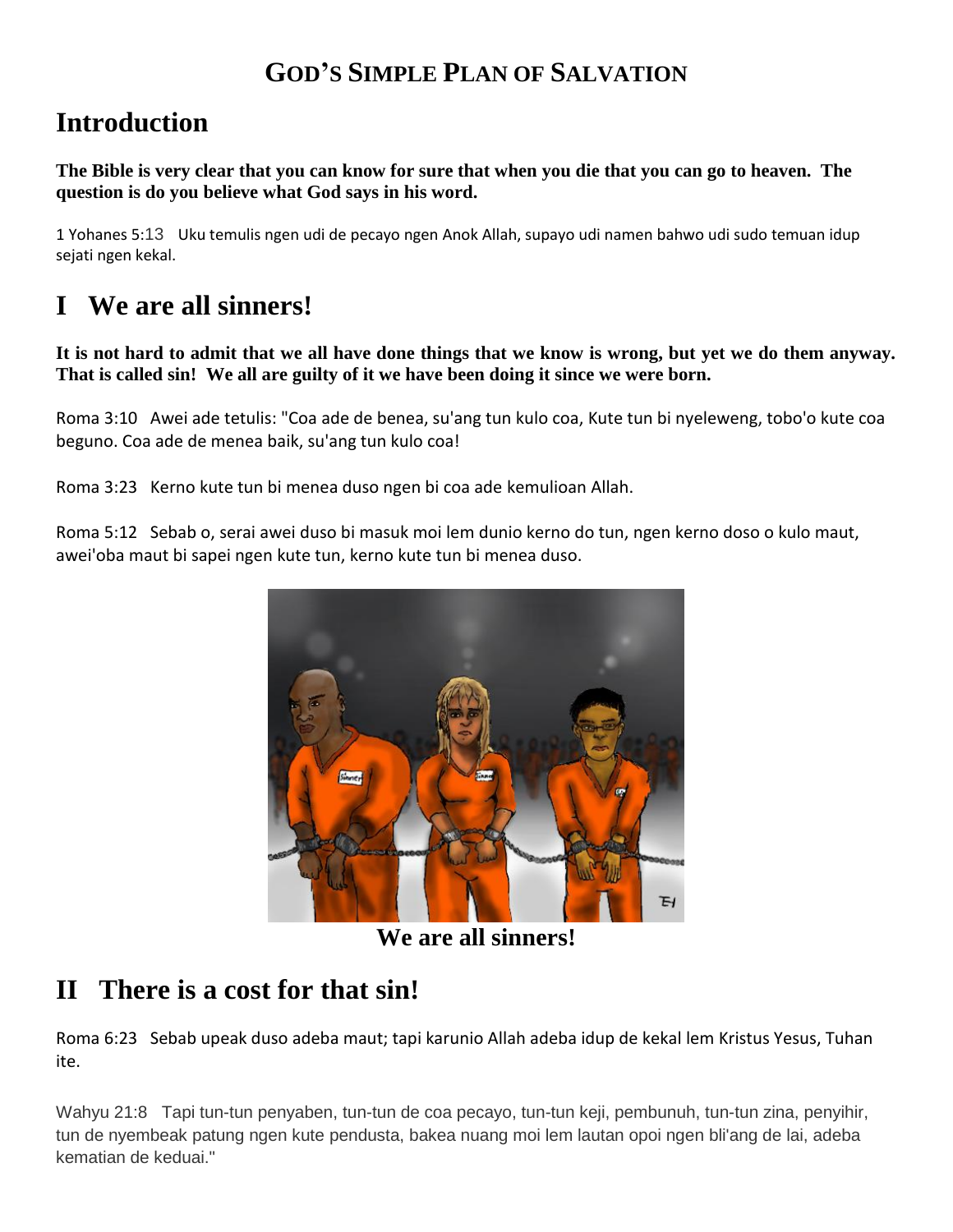Wahyu 20:11-15 Sesudo'o uku kemliak debueak takhta putiak de lai ngen Si de temot neak dasne. Lenget ngen bumai nyep kunei adep-Ne, sehinggo coa keten igai.

**12** Ngen uku kemliak tun-tun matei, lai titik, je neak adep takhta o. Mako kiteb-kiteb kulo nukok. Lajau debueak kiteb de luyen nukok, adeba Kiteb Tun Idup. Sesudo'o ukuman nelei ngen tun matei, setipal ngen plep tobo'o temurut de ade neak lem bukau-bukau o.

**13** Lajau laut semreak tun-tun matei de ade neak lemne. Maut ngen Alam Maut kulo semreak tun-tun matei de ade ngen si. Ngen tun-tun matei o kutene nelei ukuman setipal ngen plep tobo'o.

**14** Sesudo'o Maut ngen Alam Maut nuang moi lem lautan opoi. (Lautan opoi yo adeba kematian tahap keduai.)

**15** Tun-tun de genne coa tetulis neak lem Bukau Tun Idup, nuang moi lem lautan opoi.

# **III Christ died for our sins.**

Roma 5:6 Kerno waktau ite masiak lemah, Kristus bi matei utuk ite tun-tun durhako pado waktau de temtau Allah.

Roma 5:8 Tapi Allah kemten kasih-Ne ngen ite, kerno Kristus bi matei utuk ite, ketiko ite masiak beduso.

Roma 14:9 Sebab utuk do'oba Kristus bi matei ngen idup igai, supayo Si jijai Tuhan, baik das tun-tun matei, atau das-das tun-tun idup.

Roma 6:23 Sebab upeak duso adeba maut; tapi karunio Allah adeba idup de kekal lem Kristus Yesus, Tuhan ite.



**Christ died for sinners!**

## **IV Salvation is a free gift, not by good works. You must take God's word for it, and trust Jesus alone!**

Salvation is trusting and receiving Jesus Christ as your Savior. It's trusting in the fact that Jesus Christ died on the cross of Calvary to pay for your sins! It's realizing there is absolutely nothing whatsoever you can do to save yourself and *completely* trusting in Jesus Christ to save you! It's not any church that saves. It's not any baptism,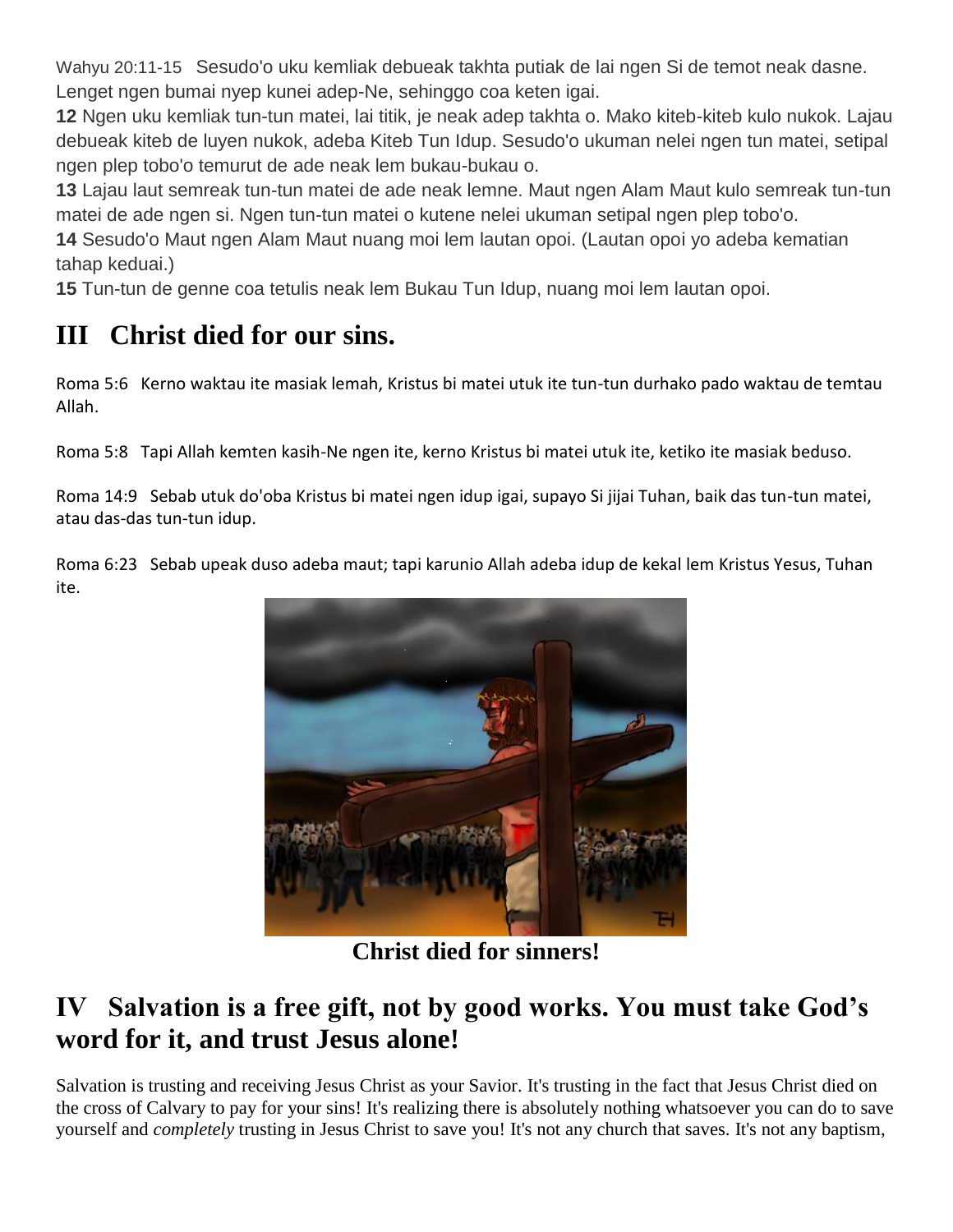not good works, not sacraments, not repenting, not praying through, not living a good life — IT'S NOT ANYTHING YOU CAN DO!

Acts 4:12 Coa ade keselamatan neak lem api bae kulo seluyen neak lem Si, sebab neak beak lenget yo coa ade gen luyen di nelei ngen manusio de kunei Yesus ite dapet selamat."

Efesus 2:8-9 Allah mengasihi udi, do'o sebabne Allah semlamat udi kerno udi pecayo ngen Yesus; do'o iso asea usahonu, tapi pelei Allah, do'o iso asea kerjonu, supayo coa ade tun de ombong.

Titus 3:5 Si semlamat ite, iso kerno ite sudo menea sesuaktau de baik, tapi kerno Si suang mengasihi ite. Si semlamat ite liwet Roh Allah, de melei ite laher blau, idup blau, ngen dalen semucai ite.



## **V We must put our faith and trust in Christ in order to be saved.**

Roma 4:24 tapi tenulis kulo utuk ite. Sebab ngen ite kulo Allah mitungne, kerno ite pecayo ngen Si, de sudo midup igai Yesus, Tuhan ite, kunei antaro tun matei.

Romanos 10:9-10, 13 Gamcuna Señornintsic Jesucristo salvamagnintsic canganta mana pengacuypa parlaparga y wanunganpita Tayta Dios cawatsimunganta criyirga salvacionta alcanzayanquim. Tsaynö carmi llapan shonguyquicunawan criyicogcuna perdonashga cayanqui. Y tsaynömi Señor Jesucristo salvamagnintsic canganta parlagcuna salvashga cayanqui. Tsaynö captinmi Tayta Diospa palabranga nin: "Pipis maypis Tayta Diosman gayacur mañacog cagcunaga salvashgam cayanga" nir.